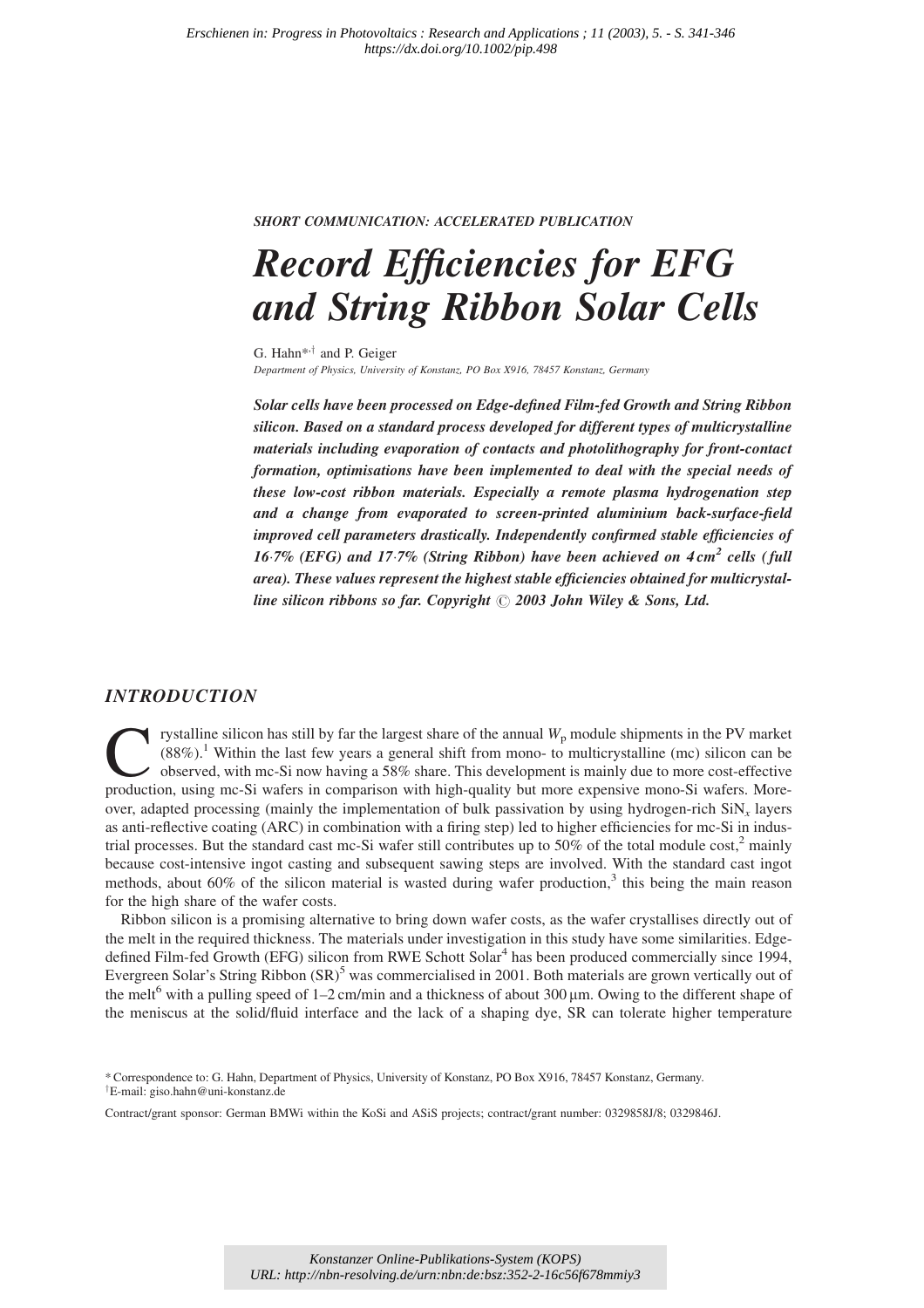fluctuations, whereas EFG has a higher throughput as a closed octagon with eight 'sheets' (width 10 cm) is grown. In the case of SR, two strings provide edge stabilisation (width of the silicon sheet 8 cm). The interstitial oxygen concentration for both materials is low  $(<5 \times 10^{16} \text{ cm}^{-3})$ , the substitutional carbon concentration is higher in EFG ( $10^{18}$  cm<sup>-3</sup>) than in SR ( $6 \times 10^{17}$  cm<sup>-3</sup>). The as-grown material quality for both materials (*p*type with bulk resistivities of about  $3 \Omega$ cm) is quite inhomogeneous with minority-carrier bulk lifetimes between 0.5 and 50 µs within one wafer. Dislocation densities vary between  $10^4$  and  $10^6$  cm<sup>-2</sup> within several grains, which can cover an area of several cm<sup>2</sup>. In previous studies<sup>7-10</sup> it was shown that lifetimes can be enhanced significantly during cell processing by P- and Al-gettering as well as hydrogenation.

## STANDARD PROCESSING

In this study we have chosen a process that includes evaporation of contacts and photolithography for frontcontact formation to minimise grid shadowing losses and to get a good blue response of the solar cells. Based on our standard process used for mc-Si materials (Figure 1), we optimised single processing steps to the specific needs of the materials. The standard process consisted of an acidic etching step (5  $\mu$ m per side in a modified CP6 etch), a POCl<sub>3</sub> diffusion in an open-tube furnace (90  $\Omega$ /square) with subsequent etching of the P-glass, the thermal growth of a 10 to 15 nm thick oxide followed by an Al-gettering step at  $800^{\circ}$ C for 30 min (2  $\mu$ m Al evaporated on the back surface, etched off after gettering). The gettering step simultaneously eliminates the rear-surface emitter. The Ti/Pd/Ag front contact was evaporated (50 nm/50 nm/3 µm) by photolithography followed by evaporation of a  $2 \mu m$  Al back contact which covers the whole back surface. Edge isolation was performed by dicing four  $2 \times 2 \text{ cm}^2$  cells out of the processed  $5 \times 5 \text{ cm}^2$  wafers. By doing so we end up with full-area cells, so the cells have an open  $pn$  junction at the edges, which reduces fill factor and open-circuit voltage compared with buried pn junctions used in other processes. Afterwards, the cells without any surface texture or ARC have been characterised by IV measurements with the total area of the cell being illuminated (no metallisation masking).



Figure 1. Schematic overview of the processes applied in this study. Standard process (A) as used for mc-Si materials (including optimised MIRHP step); process B introduces screen-printed Al BSF and additional electroplating of Ag front contact; in process C an additional Al gettering step is included, identical to that used in process A prior to cell processing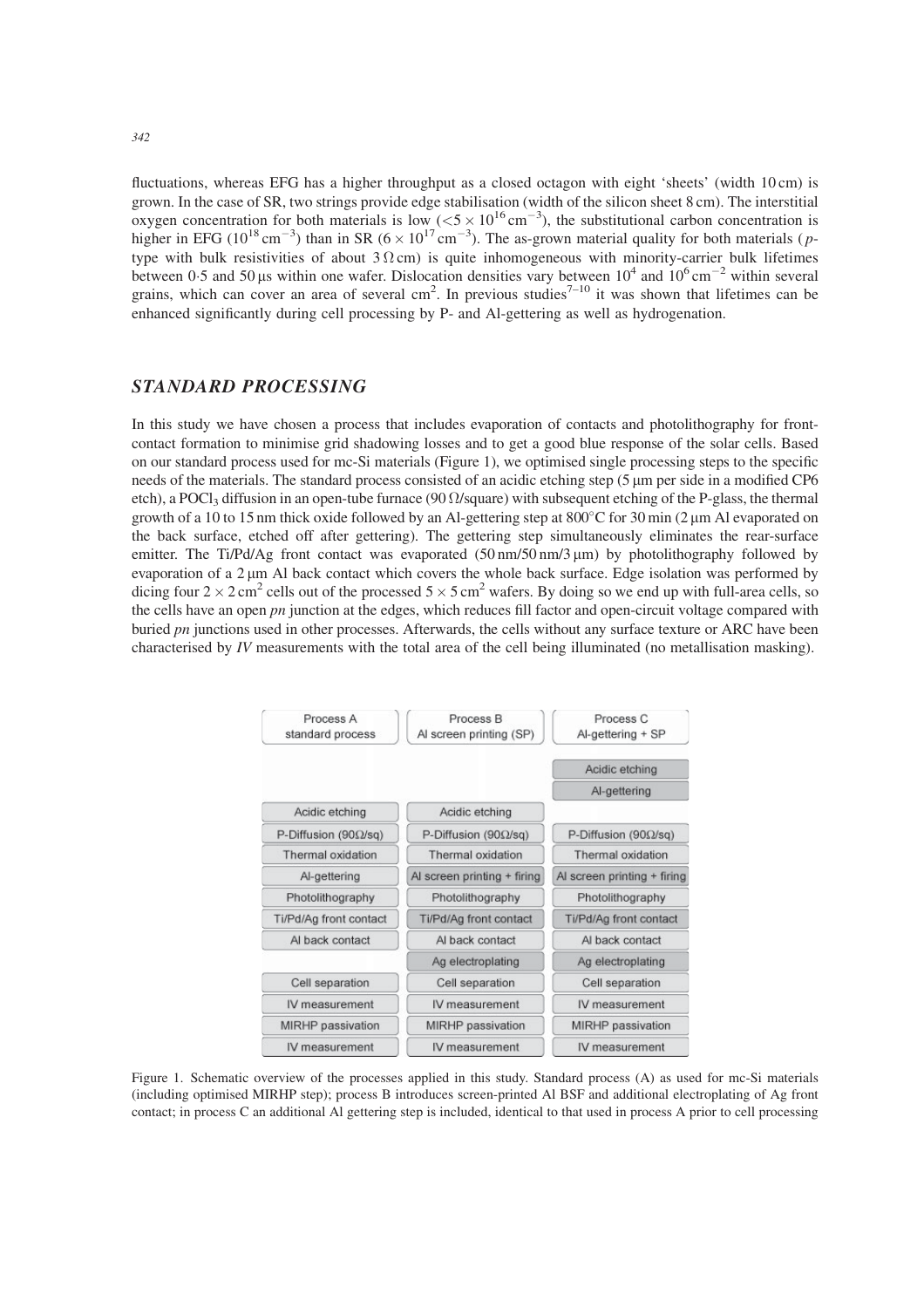## H PASSIVATION

The effect of bulk passivation of crystal defects by atomic hydrogen has been studied extensively both on EFG and SR in several studies.<sup>7–10</sup> In our study we have chosen microwave-induced remote hydrogen plasma (MIRHP) passivation<sup>11</sup> which has proven to work excellently in passivating defects in ribbon silicon.<sup>12,13</sup> The passivation step was applied after the initial  $IV$  measurement; in this way the effect of hydrogenation can be quantified on cell parameter level. Therefore, a second IV measurement was carried out after hydrogenation. For standard cast mc-Si materials the passivation is normally at  $350^{\circ}$ C for 60 min.<sup>14</sup>

For low-oxygen materials, such as EFG and SR, the diffusion of hydrogen into the bulk of the wafer as well as the diffusion out of the wafer is much faster than for materials with a higher concentration of interstitial oxygen.14,15 Therefore the passivation temperature must be lowered in order to keep the hydrogen within the bulk. This is even more important as no capping layer prevents the hydrogen from diffusing out through the front surface at elevated temperatures (no ARC). The optimised MIRHP step with hydrogenation at  $320^{\circ}$ C for 60 min was implemented in the standard process of this study.

## **OPTIMISATION**

#### Electroplating

An investigation of series resistance losses within the evaporated 3  $\mu$ m thick front grid led to the conclusion that fill factors can be slightly improved if a silver electroplating step is carried out after evaporation of the front contact. The thickness of the evaporated Ag was therefore reduced to 50 nm, followed by additional Ag electroplating of  $7 \mu m$ .

#### Back-surface-field and back-surface recombination velocity

The evaporated Al used for gettering within the standard process results in a back-surface-field (BSF) thickness of  $<$ 1 µm, giving a back-surface recombination velocity  $S<sub>b</sub>$  of about 1500 cm/s. As lifetimes in EFG and SR can locally be as high as 300  $\mu s^{16}$  (corresponding to diffusion lengths of  $>700 \,\mu m$ ),  $S_b$  has a severe impact on both short-circuit current density  $J_{\rm sc}$  and open-circuit voltage  $V_{\rm oc}$ . To reduce  $S_{\rm b}$ , a thicker Al BSF would be beneficial. Therefore we have chosen screen printing of Al paste (thickness about  $40 \mu m$ ) followed by a short firing step for BSF formation (BSF thickness approximately 6–8  $\mu$ m). In addition, this method has the advantage that screen printing is the standard metallization technique used in industry for large-scale and cost-effective production, therefore reducing complexity of the applied process.

On the other hand the reduced gettering time of  $<$ 1 min at relevant temperatures >600 $^{\circ}$ C, compared with 30 min for the standard process, might show an only minor gettering efficiency. Therefore we were interested to figure out the impact of the different Al gettering steps on solar cell level. To quantify the effect of the longer Al gettering step used in the standard process, we split 'neighbouring' wafers (adjacent wafers in the direction of pulling with similar crystal grain structures) in pairs. One-half of the wafers underwent the standard Al gettering step of the standard process ( $2 \mu m$  Al evaporated at the back surface, gettering time 30 min at 800 $^{\circ}$ C) before  $POCI<sub>3</sub>$  diffusion (process C in Figure 1). The Al layer was etched off; from that stage on wafers were processed in parallel as shown in Figure 1 (processes B and C) according to the optimised processing sequences.

## **RESULTS**

Approximately 25 cells for each material and process outlined in Figure 1 have been fabricated from standard quality material (no selection prior to processing). The positive influence of hydrogenation could be seen for all processes under investigation. As recombination in the base and the space charge region is reduced, all cell parameters increase significantly. Parameters shown in Table I refer to the best cells of each given process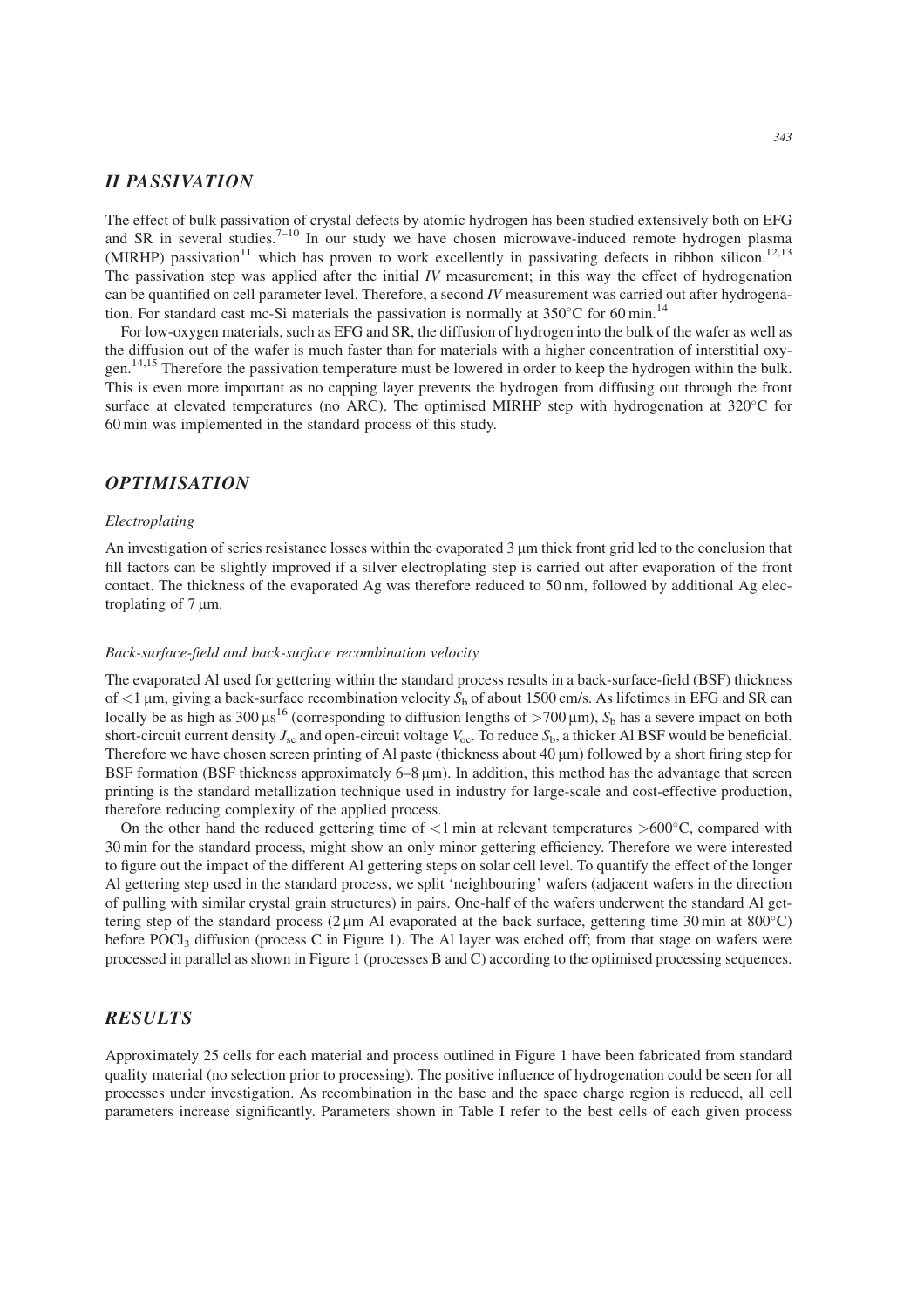| Process                | <b>EFG</b>                         |                   |       |            | <b>SR</b>                      |                   |       |            |
|------------------------|------------------------------------|-------------------|-------|------------|--------------------------------|-------------------|-------|------------|
|                        | $J_{\rm sc}$ (mA/cm <sup>2</sup> ) | $V_{\infty}$ (mV) | FF(%) | $\eta(\%)$ | $J_{sc}$ (mA/cm <sup>2</sup> ) | $V_{\rm oc}$ (mV) | FF(%) | $\eta(\%)$ |
| A before MIRHP, no ARC | $21-7$                             | 558               | 74.6  | 9.1        | 22.4                           | 560               | 76.6  | 9.6        |
| A after MIRHP, no ARC  | 22.7                               | 568               | 77.1  | 9.9        | 22.7                           | 563               | 77.9  | 9.9        |
| B before MIRHP, no ARC | $20-0$                             | 547               | 77.0  | 8.4        | 24.4                           | 590               | 76.9  | $11 - 1$   |
| B after MIRHP, no ARC  | 23.3                               | 590               | 79.6  | 10.9       | 24.7                           | 600               | 77.9  | $11-5$     |
| C before MIRHP, no ARC | $21-4$                             | 551               | 75.3  | 8.9        | 24.6                           | 601               | 76.8  | $11-4$     |
| C after MIRHP, no ARC  | 23.7                               | 587               | 78.1  | 10.9       | $25-1$                         | 609               | 77.9  | 11.9       |
| Best cell after DARC*  | $35-1$                             | 601               | 79.0  | $16-7$     | 37.0                           | 615               | 77.7  | 17.7       |

Table I. *IV* parameters of the best EFG and SR cells  $(4 \text{ cm}^2)$  fabricated according to the processes shown in Figure 1 before and after hydrogenation

\*Parameters of the best cells after DARC have been independently confirmed at JRC Ispra.

before and after hydrogenation. As the standard deviation for cells processed according to one of the schemes in Figure 1 is larger than the variations between the mean values of the different processes, a reliable conclusion cannot be drawn by comparison of these mean values alone. To overcome this problem, a larger statistic would be needed or adjacent wafers have to be compared.

Assuming that within EFG or SR the best cells of each process are of comparable material quality, it can be seen that the introduction of the screen-printed BSF in process B increases both  $V_{\rm oc}$  and  $J_{\rm sc}$  significantly in comparison with the standard process. The BSF formed by screen printing is estimated to give values for  $S<sub>b</sub>$ in the range of 200 cm/s as compared with about 1500 cm/s for evaporated Al in the standard process.

The shorter gettering step in process B did not affect efficiency of the best cells significantly, as can be deduced by comparing the results from processes B and C. However, by comparing adjacent wafers, slight improvements due to the additional gettering step can be observed, as shown in Figure 2. A more detailed analysis of the experimental data concerning the additional Al gettering step will be carried out in the future.

A ZnS/MgF<sub>2</sub> double-layer ARC was deposited on the best EFG and SR cell. The parameters of these cells have been independently confirmed at JRC Ispra (Table I). The efficiencies obtained on EFG (16-7%) as well as



Figure 2. Mapped IQEs at 980 nm of adjacent cells fabricated according to process B (no additional Al gettering) and process C (additional Al gettering step prior to cell process). For both materials slight improvements due to the additional gettering step are visible in the histograms of the IQE at 980 nm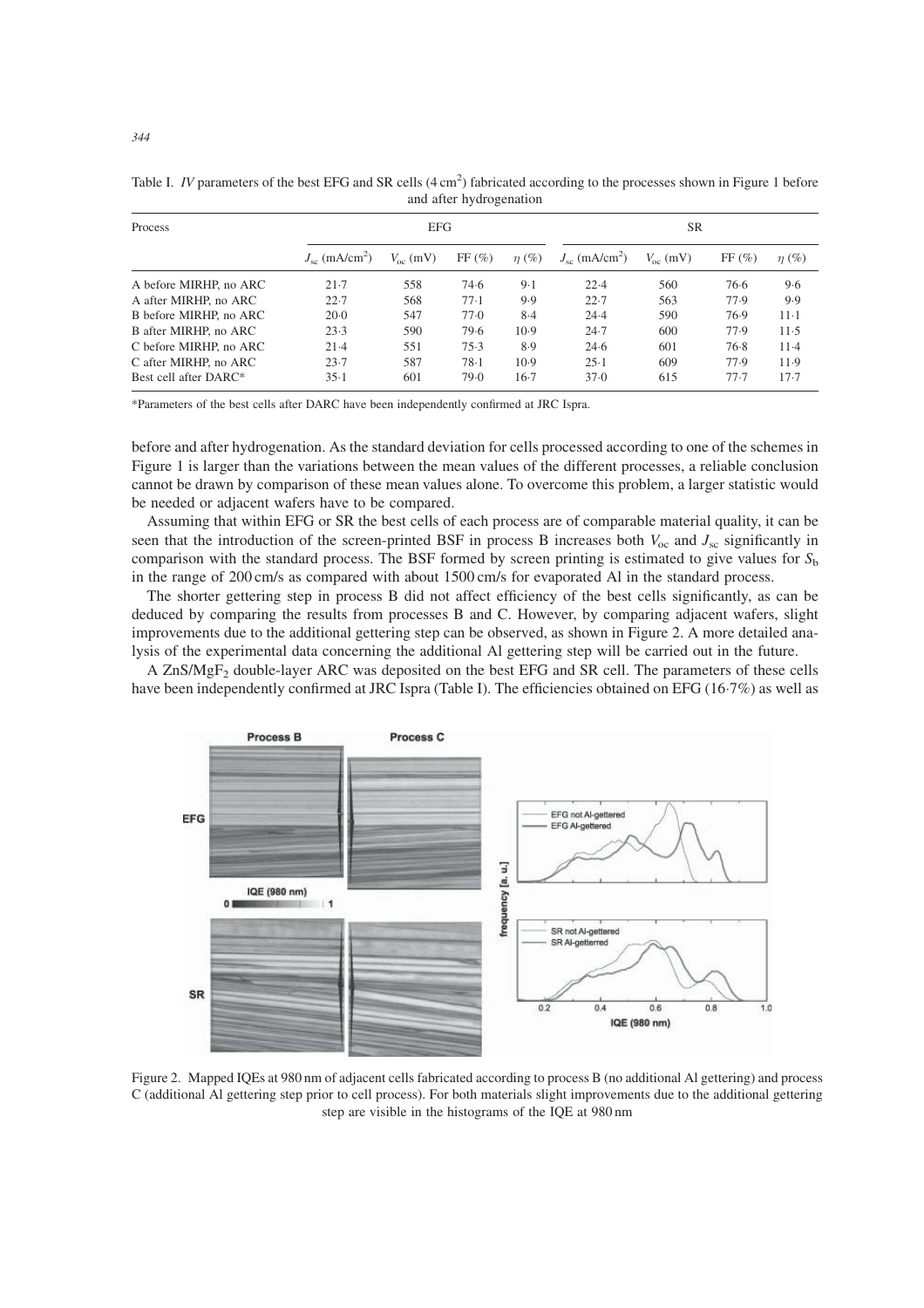

Figure 3. IQE and reflectivity data for the best EFG and SR cell after DARC deposition



Figure 4. IQE mappings at 980 nm of the best EFG (left, process B) and SR (right, process C) cell after DARC deposition. Both cells include several electrically active grain boundaries

SR (17-7%) represent the highest stable values (12 h illumination, 1 sun) reached for these materials, with the value of the SR cell being the highest obtained for mc-Si ribbon material. In Figure 3 internal quantum efficiencies (IQE) and reflectivities of these two cells are shown. Some grain boundaries remain electrically active in the processed solar cells, as can be seen in the mapped IQEs at 980 nm in Figure 4.

To increase efficiencies further, more complex cell processes could be applied. A surface texture would result in less reflection, a buried  $pn$  junction can increase both fill factor and open-circuit voltage.

#### Acknowledgements

We wish to thank M. Keil for technical assistance during cell processing and A. Gabor from Evergreen Solar Inc. as well as A. Metz from RWE Schott Solar for material supply and stimulating discussions. Part of this work was financed by the German BMWi within the KoSi and ASiS projects under contracts 0329858J/8 and 0329846J.